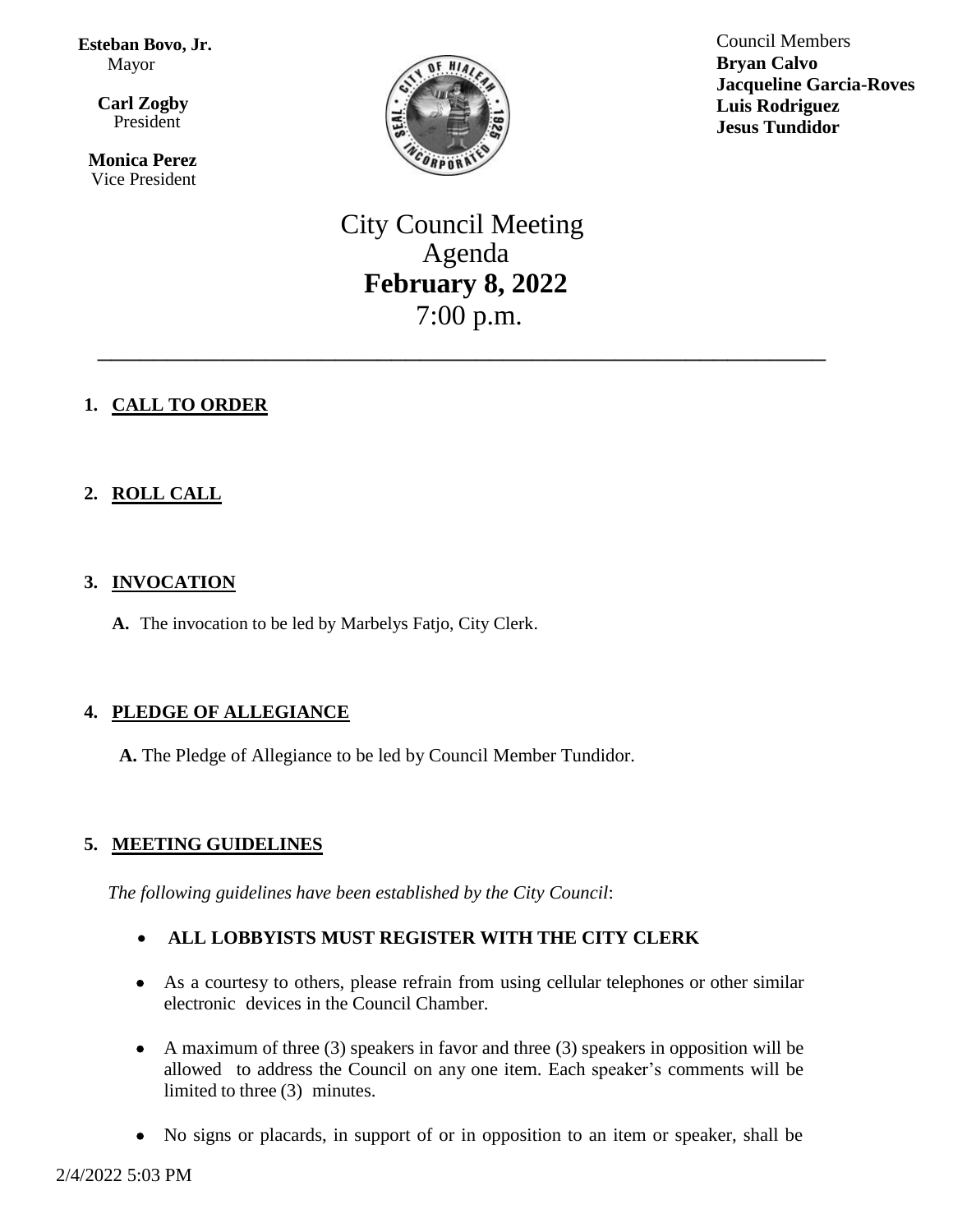permitted within the Council Chamber.

- Any person, whether participating via the web platform, telephonic conferencing or physical presence at City Hall, interested in making comments or posing questions on matters of public concern or on any item on the agenda, may do so during the meeting.
- Members of the public may address the City Council on any item pertaining to City business during the Comments and Questions portion of the meeting. A member of the public islimited to one appearance before the CityCouncil and the speaker's comments will be limited to three (3) minutes.
- The public can view public meetings on the City's Facebook page  $(QCity of Hiale)$ .
- Members of the public may hear the meeting live through telephonic conferencing using any telephone or cellular phone service. A smart device or computer are not necessary to participate in the meeting if you join by phone.
- All persons participating via the web platform will be muted during the meeting until called upon to be heard. Participation through Zoom requires a computer or smart mobile device with a microphone and web camera. The participant may elect to participate in the meeting using audio only or appear through both audio and video. The video function of all participants appearing through video will be turned off until called upon to be heard.

# **6. APPOINTMENT TO THE CITY COUNCIL SEAT IV**

**A.** Proposed resolution appointing \_\_\_\_\_\_\_\_\_\_\_\_\_\_\_\_\_\_\_\_\_\_\_\_\_\_\_\_\_\_ as Acting Council Member to fill the permanent vacancy on the Hialeah City Council resulting from the resignation of Council Member Oscar De la Rosa and to exercise all authority of the Office of Councilmember; and to serve that portion of the term of Councilmember Oscar De la Rosa that precedes the next regularly scheduled municipal election in November 8, 2022, the date of which is to be established by ordinance.

# **7. PRESENTATIONS**

# **8. COMMENTS AND QUESTIONS**

### **9. ANNOUNCEMENT OF AMENDMENTS/CORRECTIONS TO THE AGENDA**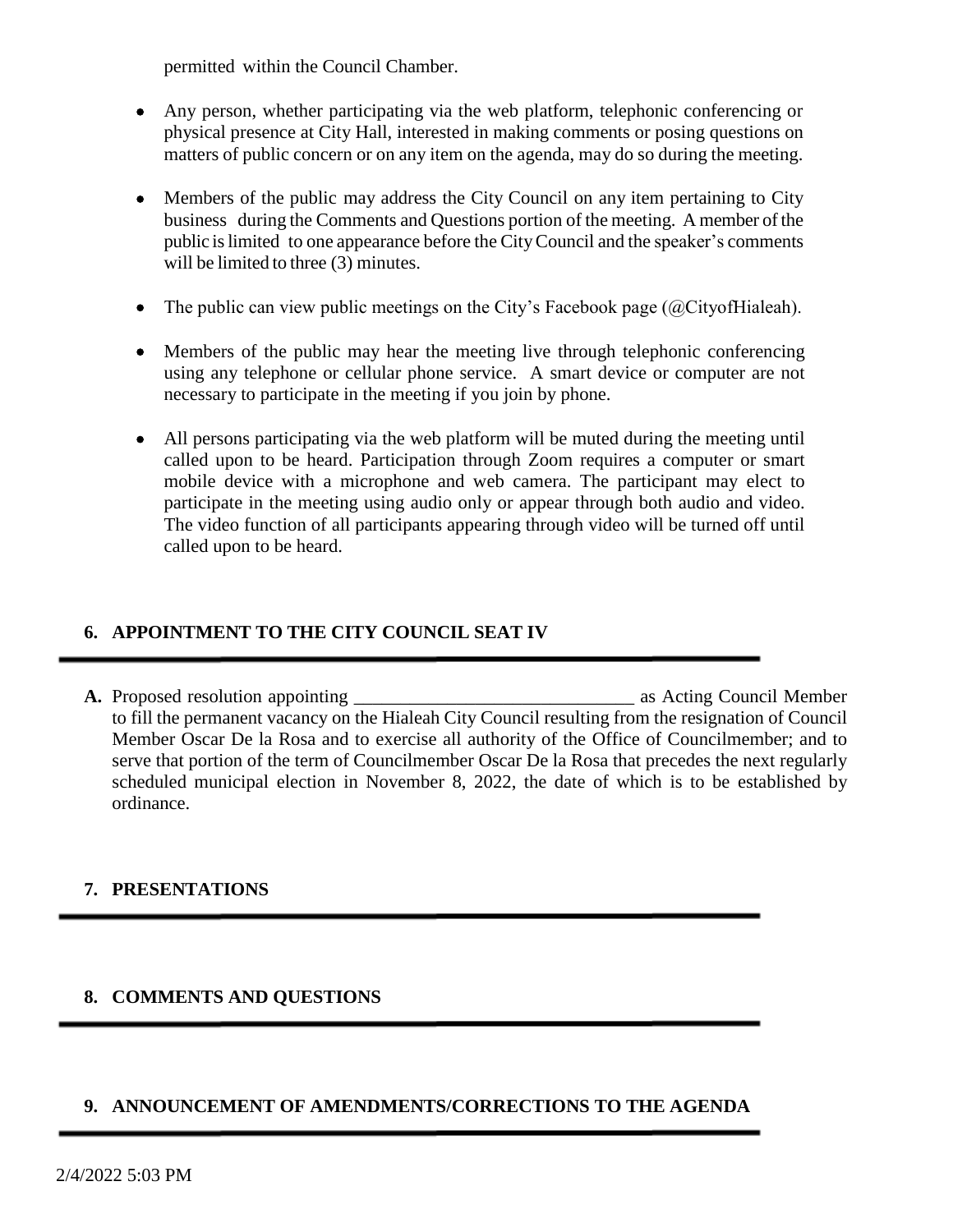- The following items have been **postponed** until February 22, 2022:
	- $\triangleright$  PZ 1  $\triangleright$  PZ 8
- 

# **10. CONSENT AGENDA**

*All items listed under Consent Agenda with letter designations are considered routine and will be enacted* by one motion. There will be no separate discussion of these items unless a Council Member, the Mayor or a resident so requests, in which case the item will be removed from the consent agenda and considered *along with the regular order of business.*

**A.** Request permission to approve the minutes of the City Council Meeting held on January 25, 2022.

### (OFFICE OF THE CITY CLERK)

**B.** Proposed resolution expressing support for Senate Bill 476 and House Bill 297 which would provide penalties for aggressive careless driving resulting in serious bodily injury or death and property damage; urging the Florida Legislature and Governor Ron DeSantis to support and approve the legislation; directing the City Clerk to distribute copies of this resolution; providing for an effective date.

#### (ADMINISTRATION)

**C.** Proposed resolution approving a specific appropriation in the amount of \$50,000.00 from the General Fund General Government Account No. 001.8500.519509 (Transfers Out) to Human Resources Department Account No. 001.4100.513310 (Professional Services) to pay outstanding invoices and anticipated medical pre-employment, drug-testing, and psychological evaluations pursuant to bid waivers previously approved by Council; and providing an effective date.

(OFFICE OF MANAGEMENT AND BUDGET)

(HUMAN RESOURCES DEPARTMENT)

- **D.** Request permission to waive competitive bidding, since it is advantageous to the City in that these vendors are currently being utilized by the department to provide medical services, and increase the following purchase orders:
	- Increase Purchase Order 2022-1262, issued to Cano Occupational Health, LLC (formerly Health Care Center of Miami), by an additional amount of \$47,648.00 for anticipated costs services rendered from February through September for \$35,000.00, as well as payment of the following invoices:
		- *Invoice No. 91430 for \$5,505.00*
		- *Invoice No. 91761 for \$4,340.00*
		- *Invoice for the month of January for \$2,803.00*

for a total cumulative expense amount not to exceed \$62,648.00.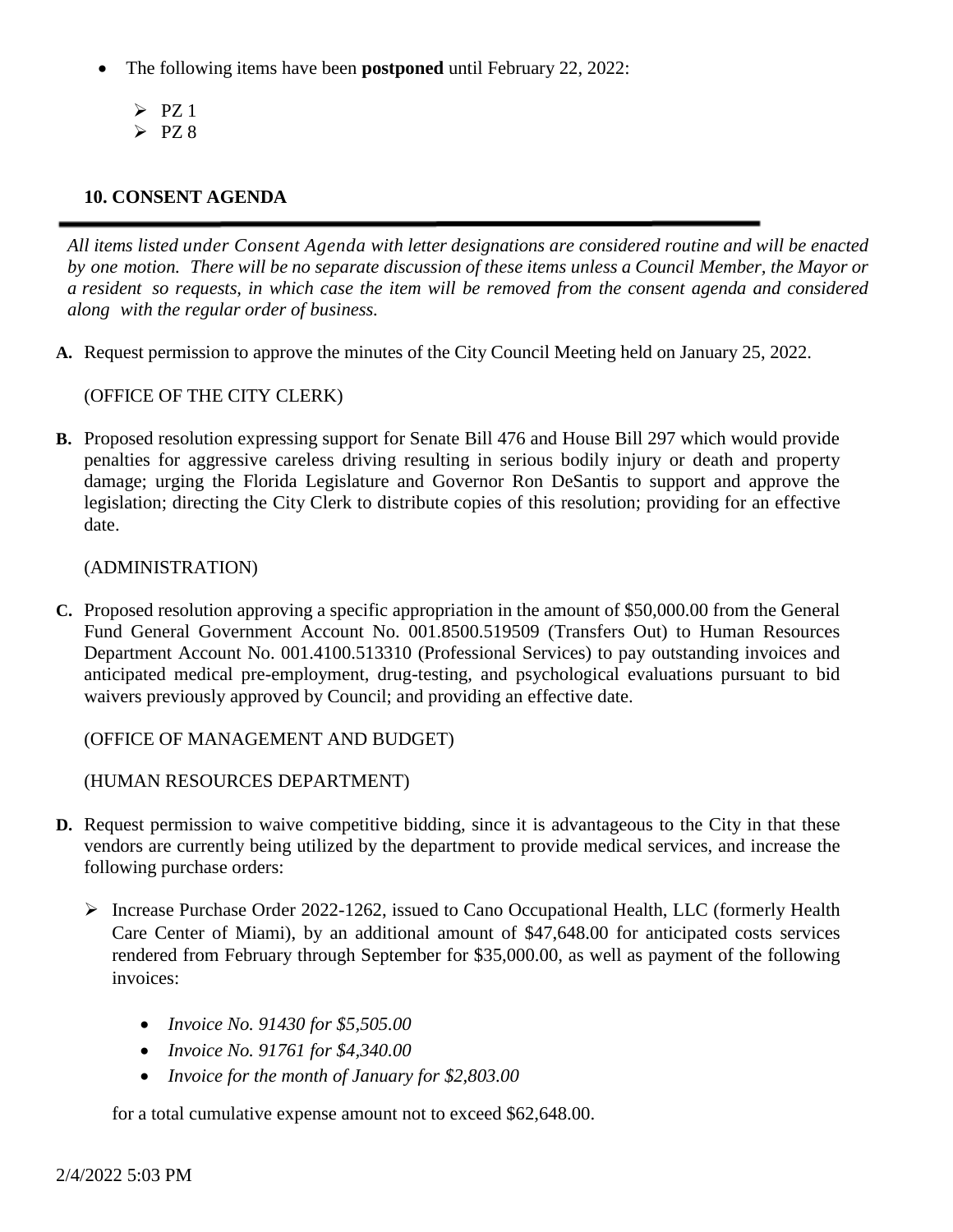$\triangleright$  Increase Purchase Order 2022-1261, issued to Richard L. Dolsey PCH, Inc., doing business as Physicians Health Center, by an additional amount of \$14,000.00, for anticipated costs for services rendered from February through September, in a new total cumulative expense amount not to exceed \$24,000.00.

Further request permission to waive competitive bidding, since it is advantageous to the City in that this vendor is currently being utilized by the department to provide medical services, and issue a purchase order to Miami-Hialeah Medical Group, Inc., for anticipated costs for services rendered from February through September in the amount of \$5,000.00, as well as payment of the following invoices:

- $\bullet$  Invoice No. 2481 for \$840.00
- $\bullet$  Invoice No. 2482 for \$630.00

for a total cumulative expense amount not to exceed \$6,470.00.

The funding for this expenditure is to be charged to the General Fund – Professional Services Account No. 001.4100.513.310, after a transfer of funds from the General Fund – Transfers Out- Other Funds Account No. 001.8500.519.509.

# (HUMAN RESOURCES DEPARTMENT)

**E.** Request permission to reject Hialeah Bid No. 2021/22-3230-00-002 – *Fire Alarms Victor Wilde Park -* because the sole bidder exceeded the approved project budget by 31.25 percent, and further request permission for the Division of Purchasing to reissue the competitive solicitation.

# (PURCHASING)

**F.** Request permission to waive competitive bidding, since it is advantageous to the City in that the City is utilizing the services of this vendor for the rental of an aerial boom lift to repair the sports lighting at numerous parks and in order to complete the repair work at Sparks Park the rental of the equipment was necessary for an additional month at a cost of \$6,539.45 in addition to \$175.00 for pick up and fuel charges, and increase Purchase Order No. 2022-395, issued to H&E Equipment Services, Inc., for the cost of the rental of the equipment for an additional month, by an additional amount of \$6,714.45, for a new total cumulative amount not to exceed \$21,714.45. The funding for this expenditure is to be charged to the General Fund – Repair & Maintenance - Building Account No. 001.3130.572.461.

# (CONSTRUCTION AND MAINTENANCE DEPARTMENT)

**G.** Proposed resolution accepting a grant award from Nita M. Lowey Twenty-First (21<sup>st</sup>) Century Community Learning Centers Grant in the amount of \$584,100.00 for a term commencing on August  $1<sup>st</sup>$ , 2021 and ending on July 31<sup>st</sup>, 2022 to fund the Young Leaders with Character afterschool and summer programs operating out of three 21st Century community learning centers sites within the City of Hialeah, for students from grades 6 through 8; and further authorizing the Mayor or his designee to execute any and all agreements, documents and subcontracts in furtherance thereof; and providing for an effective date.

# (EDUCATION AND COMMUNITY SERVICES DEPARTMENT)

2/4/2022 5:03 PM **H.** Request permission to waive competitive bidding, since it is advantageous to the City in that the City's Education and Community Services Department placed a bid for transportation services and this vendor was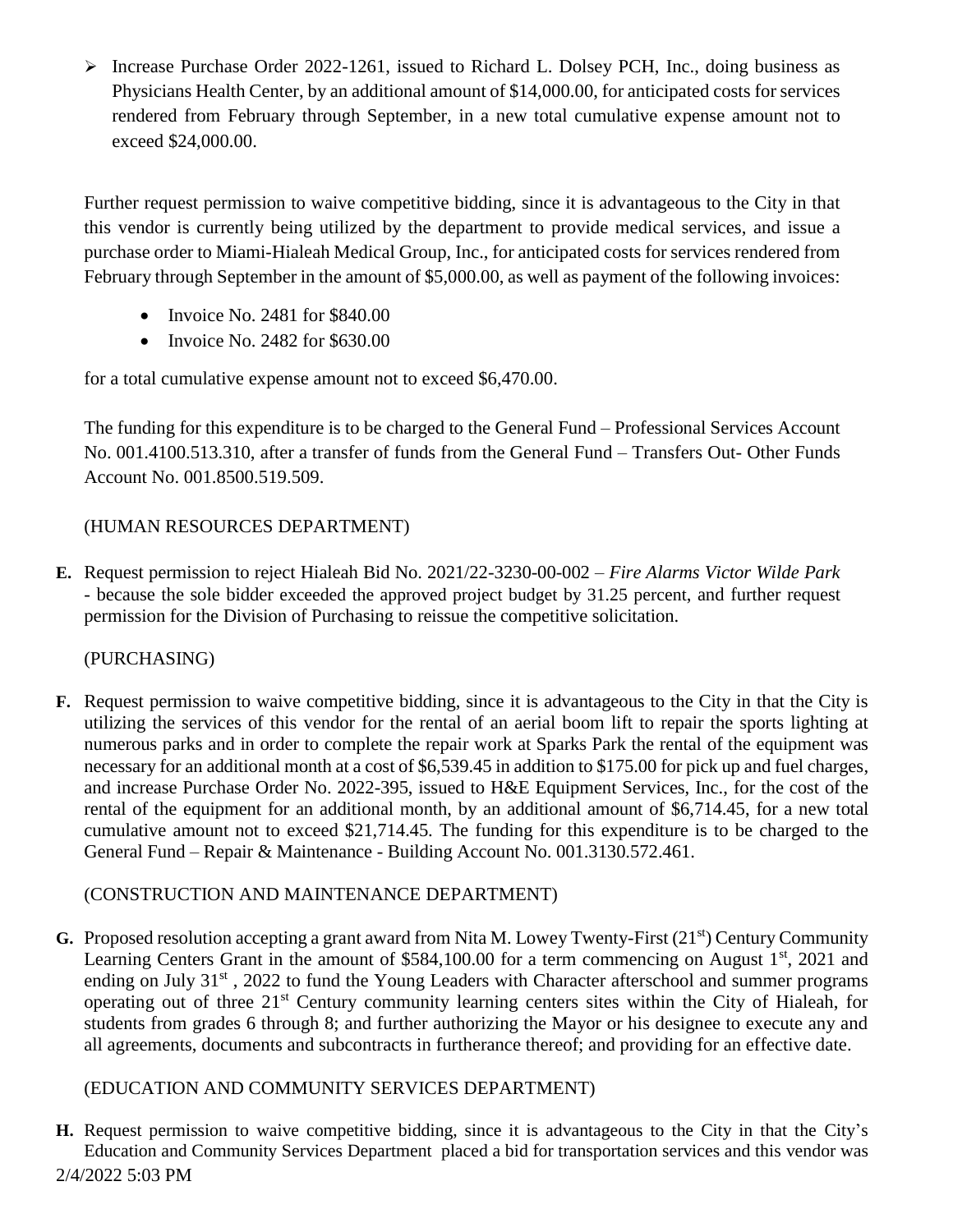able to provide a fee which would allow for services that are align with the budgeted amount from the CDBG Grant budgets, and issue a purchase order to J. & M. Vera School Bus Service, Inc., for transportation services during the Spring and Summer programming months for the Therapeutic Enrichment Program and the Senior Enrichment Program, in the amount of \$2,500.00 for the Therapeutic Enrichment Program, and in the amount of \$3,560.00 for the Senior Enrichment Program, for a total cumulative expense amount not to exceed \$6,060.00. The funding for the Therapeutic Enrichment Program is to be charged to the Community Services Fund - Therapeutics Enrichment Program - CDBG Account No. 138.3120.569.300. The funding for the Senior Enrichment Program is to be charged to the Community Services Fund - Senior Enrichment Program - CDBG Account No. 138.3120.569.301.

### (EDUCATION AND COMMUNITY SERVICES DEPARTMENT)

- **I.** Request permission to waive competitive bidding, since it is advantageous to the City, and increase Purchase Order No. 2022-1333, issued to Law Enforcement Psychological and Counseling Associates, Inc., for anticipated costs of psychological screening services for the hiring of police recruits and police officers for the months of February through September, as well as for payment of the following invoices:
	- $\triangleright$  Invoice No. 12131 for \$2,100.00
	- $\blacktriangleright$  Invoice No. 12177 for \$900.00
	- $\triangleright$  Invoice No. 12186 for \$2,400.00

by an additional amount of \$26,400.00, for a new total cumulative amount not to exceed \$41,400.00. The funding for this expenditure is to be charged to the General Fund – Professional Services Account No. 001.4100.513.310.

#### (HUMAN RESOURCE DEPARTMENT)

**J.** Request permission to issue a purchase order to Medical Priority Consultants, Inc., sole source vendor, for the annual maintenance, service and support of the Priority Dispatch System for the period of December 22, 2021 through December 22, 2022, in a total cumulative amount not to exceed \$32,400.00. The funding for this expenditure is to be charged to the E-911 Wireless Fund- Licenses & Permits Account No. 124.1500.521.493, after a transfer of funds from the E-911 Wireless Fund - Office Supplies Account No. 124.1500.521.510.

#### (FIRE DEPARTMENT)

**K.** Proposed resolution approving the purchase of GAP Insurance through American Public Life to supplement the City's Open Access Plus Employee Health Insurance Plan in an amount not to exceed \$1,750,000.00; and approving the purchase of Medicare Advantage PPO Plan through United Health Care in an amount not to exceed \$2,600,000.00 total expenditure in an amount not to exceed \$4,350,000.00; and providing for an effective date.

(RISK MANAGEMENT)

### **11. ADMINISTRATIVE ITEMS**

2/4/2022 5:03 PM **11 A.** Second reading and public hearing of proposed ordinance amending the Hialeah Code of Ordinances Chapter 18, entitled "Businesses", Article II. "Carnivals, Shows and Exhibits", retitled as "Special Events"; and amending §18-26 "Definitions"; §18-27 "Prohibited and Restricted Conduct"; §18-28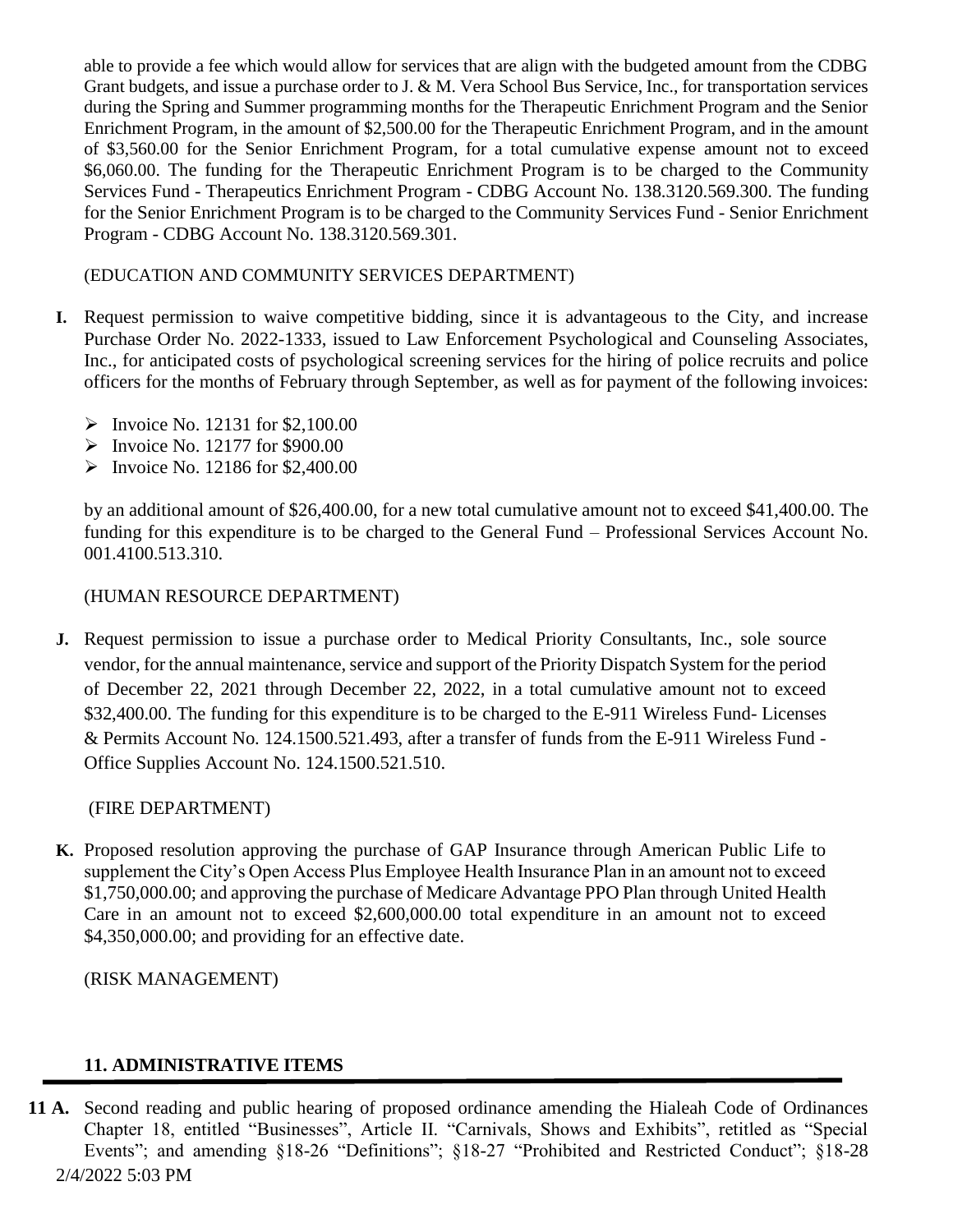"Financial Statement"; §18-29 "Permit; Hialeah Park District; Operating Standards"; §18-30 "Additional Rules"; and creating § 18-31 "Permit for Special Events"; and § 18-32 "Prohibitions"; providing for the permitting of organized special events and assemblies on government or private property of fifty (50) persons or more; for monetary gain on private or government property or within City facilities; for public advocacy upon private or government property, which is not for monetary gain and for the purpose of allowing free expression; providing for an application process to mitigate noise, sound, lighting and traffic; to provide for the public safety and welfare; review by the Cultural Affairs Council regarding applications for monetary gain; and approval by the City Council to conduct special events; repealing all ordinances or parts of ordinances in conflict herewith; providing for penalties for violation hereof; providing for a severability clause; providing for inclusion in the code; and providing for an effective date.

# (ADMINISTRATION)

*On January 25, 2022, the item was approved on first reading by the City Council.*

*On January 11, 2022, the item was postponed by the administration until January 25, 2022.*

**11 B.** Second reading and public hearing of proposed ordinance amending Chapter 2 entitled "Administration", Article III. entitled "Boards, Commissions and Committees", Division 3 "Cultural Affairs Council" Sections 2-641 "Established", 2-642 "Composition and Term of Service", 2-643 "Meetings", 2-644 "Duties and Powers", and creating a new Section 2-645 "Meetings; Quorum and Voting; Attendance Requirements; "Rules of Procedures; Minutes"; repealing all ordinances or parts of ordinances in conflict herewith; providing penalties for violation hereof; providing for a severability clause; providing for inclusion in the code; and providing for an effective date.

(ADMINISTRATION)

*On January 25, 2022, the item was approved on first reading by the City Council.*

*On January 11, 2022, the item was postponed by the administration until January 25, 2022.*

**11 C.** Second reading and public hearing of proposed ordinance amending Chapter 70 entitled "Retirement and Pensions", Article VII. "Elected Officials", Division 1 "Generally", Section 70-529 "Oversight Committee" of the Code of Ordinances of the City of Hialeah, to eliminate the Finance Director and Council Member as Oversight Committee Members; providing for appointment of the City Treasurer by the City if the City Clerk is not a member of the Elected Officials Retirement System; and providing for retention of a financial or pension advisor by the committee; repealing all ordinances or parts of ordinances in conflict herewith; providing penalties for violation hereof; providing for severability clause; providing for inclusion in the code; and providing for an effective date.

# (ADMINISTRATION)

*On January 25, 2022, the item was approved on first reading by the City Council.*

*On January 11, 2022, the item was postponed by the administration until January 25, 2022.*

2/4/2022 5:03 PM **11 D.** First reading of proposed ordinance amending the Hialeah Code of Ordinances Chapter 18, entitled "Businesses", Article VI. "Peddlers, Solicitors, Itinerant Vendors", Division 2. "Peddlers, Itinerant Vendors"; §18-311 "Retail Sales from Tents"; allowing retail tent sales other than the sale of Christmas trees and fireworks as a special event; allowing for a Farmers' Market; repealing all ordinances or parts of ordinances in conflict herewith; providing for penalties for violation hereof; providing for a severability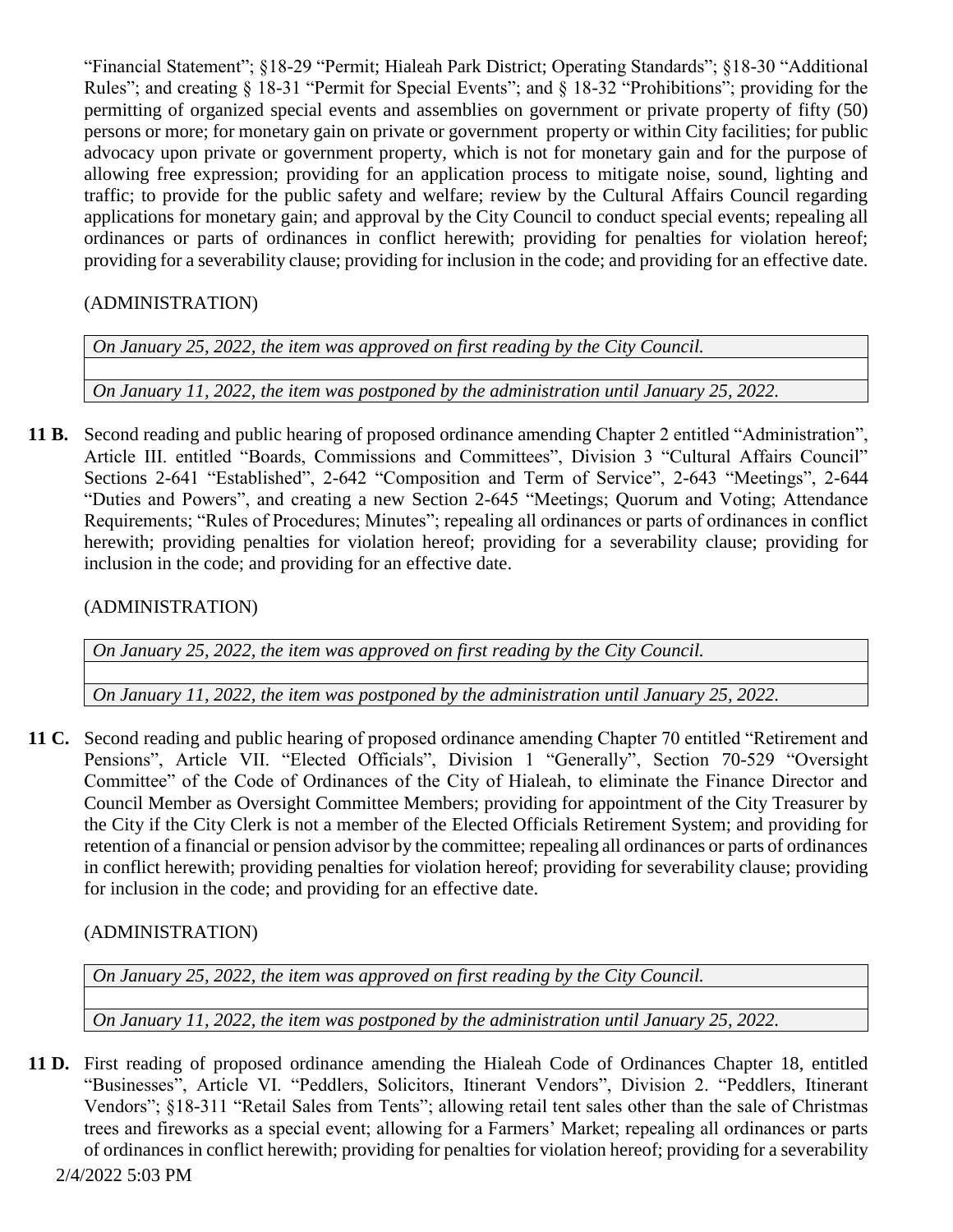clause; providing for inclusion in the code; and providing for an effective date.

### (ADMINISTRATION)

*On January 25, 2022, the item was postponed until February 8, 2022.*

*On January 11, 2022, the item was postponed by the administration until January 25, 2022.*

**11 E.** First reading of proposed ordinance amending its Comprehensive Plan by replacing in its entirety the existing recreation and open space element data, inventory and analysis section attached as Exhibit "A" with a new data, inventory and analysis section attached as Exhibit "B" and with updated goals, objectives, and policies attached as Exhibit "C"; and providing for an effective date.

(ZONING)

**11 F.** First reading of proposed ordinance amending Chapter 98 entitled "Zoning", Article VII entitled "Concurrency Management System", Division 1 "Generally", creating Sections "98-2397 through 98- 2400"; establishing a pre-application process for land use applications; repealing all ordinances or parts of ordinances in conflict herewith; providing penalties for violation hereof; providing for a severability clause; providing for inclusion in the Code; and providing for an effective date.

(PLANNING AND ZONING)

# **12. BOARD APPOINTMENTS**

### **13. UNFINISHED BUSINESS**

### **14. NEW BUSINESS**

### **15. ZONING**

### **PLANNING AND ZONING**

**PZ 1.** Second reading and public hearing of proposed ordinance granting a Conditional Use Permit (CUP) pursuant to Hialeah Code of Ordinances § 98-181 to allow an elementary school including kindergarten, first grade and second grade within a 950 square foot bay, with a maximum of 25 students and 3 teachers, in conjunction with the existing daycare accommodating 28 children and 4 teachers within a contiguous 1,900 square foot bay. **Property located at 6815-6895 West 4 Avenue, Bays 6879, 6873 and 6887, Hialeah, zoned C-2**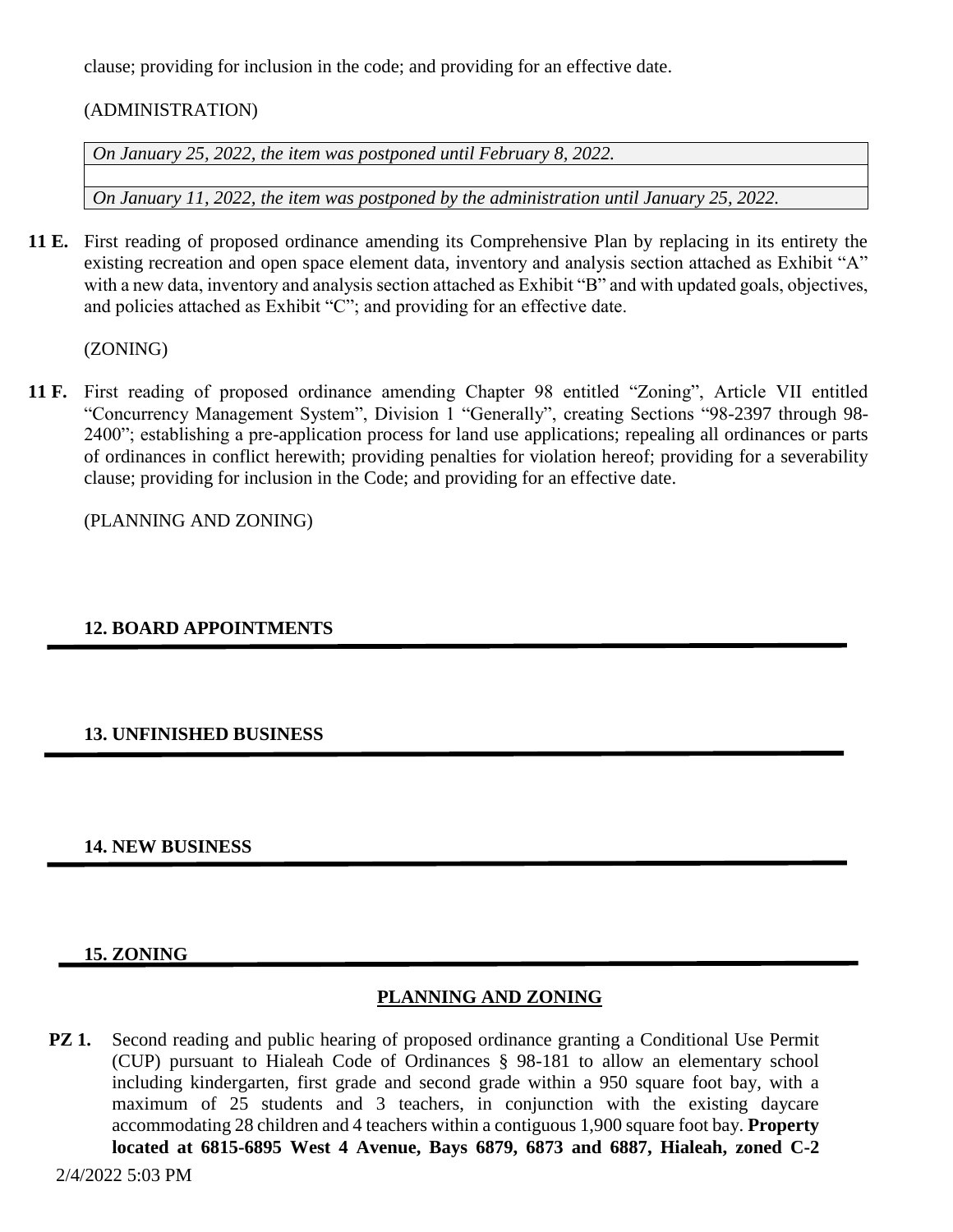**(Liberal Retail Commercial District).** Repealing all ordinances or parts of ordinances in conflict herewith; providing penalties for violation hereof; providing for a severability clause; and providing for an effective date.

### **POSTPONED UNTIL FEBRUARY 22, 2022, per the applicant's request.**

*On January 25, 2022, the item was postponed until February 8, 2022 per the applicant's request.*

**PZ**

*On January 11, 2022 the item was postponed until January 25, 2022 per the applicants request.*

*On December 14, 2021, the City Council approved the item on first reading. Second reading and public hearing was scheduled for January 11, 2022.*

*On December 8, 2021, the Planning and Zoning Board recommended approval of the item.*

*Planner's Recommendation: Approval.*

*Property Owners: (1) Tevere Apartments LLC*

- *(2) Victor J. Barone TRS, 2014 Barone Family Trust* 
	- *(3) Vivian Barone TRS*
- *(4) Pasqueale Digiorgio, 1471 Agua Avenue, Coral Gables, Florida 33156*

**2.** Second reading and public hearing of proposed ordinance granting a Special Use Permit (SUP) pursuant to Hialeah Code of Ordinances §98-161 to allow harboring of live lobsters within a property zoned M-1 (Industrial District) where this type of use is not specified as a permitted use in the M-1 (Industrial District) zoning district. **Property located at 3171 East 10 Avenue, Hialeah, zoned M-1 (Industrial District)**. Repealing all ordinances or parts of ordinances in conflict herewith; providing penalties for violation hereof; providing for a severability clause; and providing for an effective date.

*On January 25, 2022, the item was postponed until February 8, 2022 per the applicant's request.*

*Council Member Tundidor filed a Form 8b Memorandum of Voting Conflict for County, Municipal, and Other Local Public Officers form, which is on file in the Office of the City Clerk.*

*On January 11, 2022, Council Member Tundidor abstained from voting on this item. Without Council Member Tundidor's presence, there were three City Council Members present, which was not sufficient to take action.* 

*On December 14, 2021, the City Council approved the item on first reading. Second reading and public hearing is scheduled for January 11, 2022.*

*On December 8, 2021, the Planning and Zoning Board recommended approval of the item*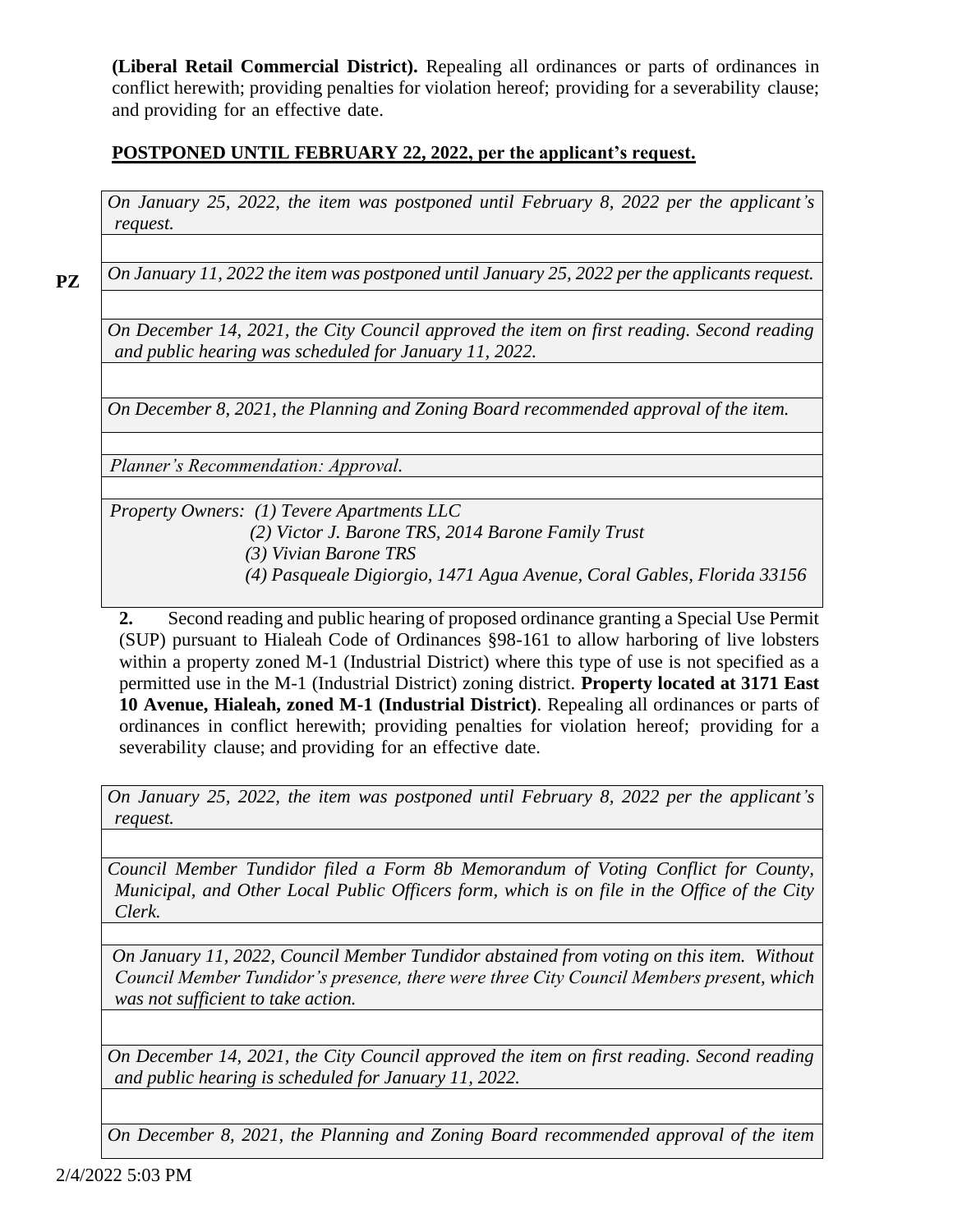*subject to a Declaration of Restrictions (DOR) specifying business operation plan as proffered in connection with the application.*

*Planner's Recommendation: Approval subject to specifying business operation plan as proffered in connection with the application.*

*Property Owner: St Real Estate Investments LLC ZVI Shechter, 6300 NW 72 Avenue, Miami, Florida 33166.*

**PZ 3.** Second reading and public hearing of proposed ordinance rezoning from GU (Interim District) to MH (Industrial District); **property located at 4220 West 91 Place, Hialeah, zoned GU (Interim District)**. Repealing all ordinances or parts of ordinances in conflict herewith; providing penalties for violation hereof; providing for a severability clause; and providing for an effective date**.**

*On January 25, 2022, the City Council approved the item on first reading. Second reading and public hearing is scheduled for February 8, 2022.*

 *Registered Lobbyist: Javier L. Vazquez, Esq., 1450 Brickell Avenue, Suite 1900, Miami, Florida 33131 on behalf of Easton Development Company.*

*On January 12, 2022, the Planning and Zoning Board recommended approval of the item.*

**PZ** 

*Planner's Recommendation: Approval.*

*Property Owners: DMG Properties LLLP, 2150 Goodlette Rd North, Sixth Floor, Naples, Florida 34102 and Easton Development Company, 10165 NW 19 Street, Doral, Florida 33172.*

**4.** Second reading and public hearing of proposed ordinance granting a variance permit to allow the construction of a duplex on a substandard lot with frontage of 50 feet and lot area of 6,750 square feet, where 75 feet and 7,500 square feet are required; allow east side setback of 4 feet and west side setback of 3 feet for the main house, where 7.5 is the minimum required; allow 5.50 feet east side setback and 6.10 feet west side setback for a 438 square foot accessory building,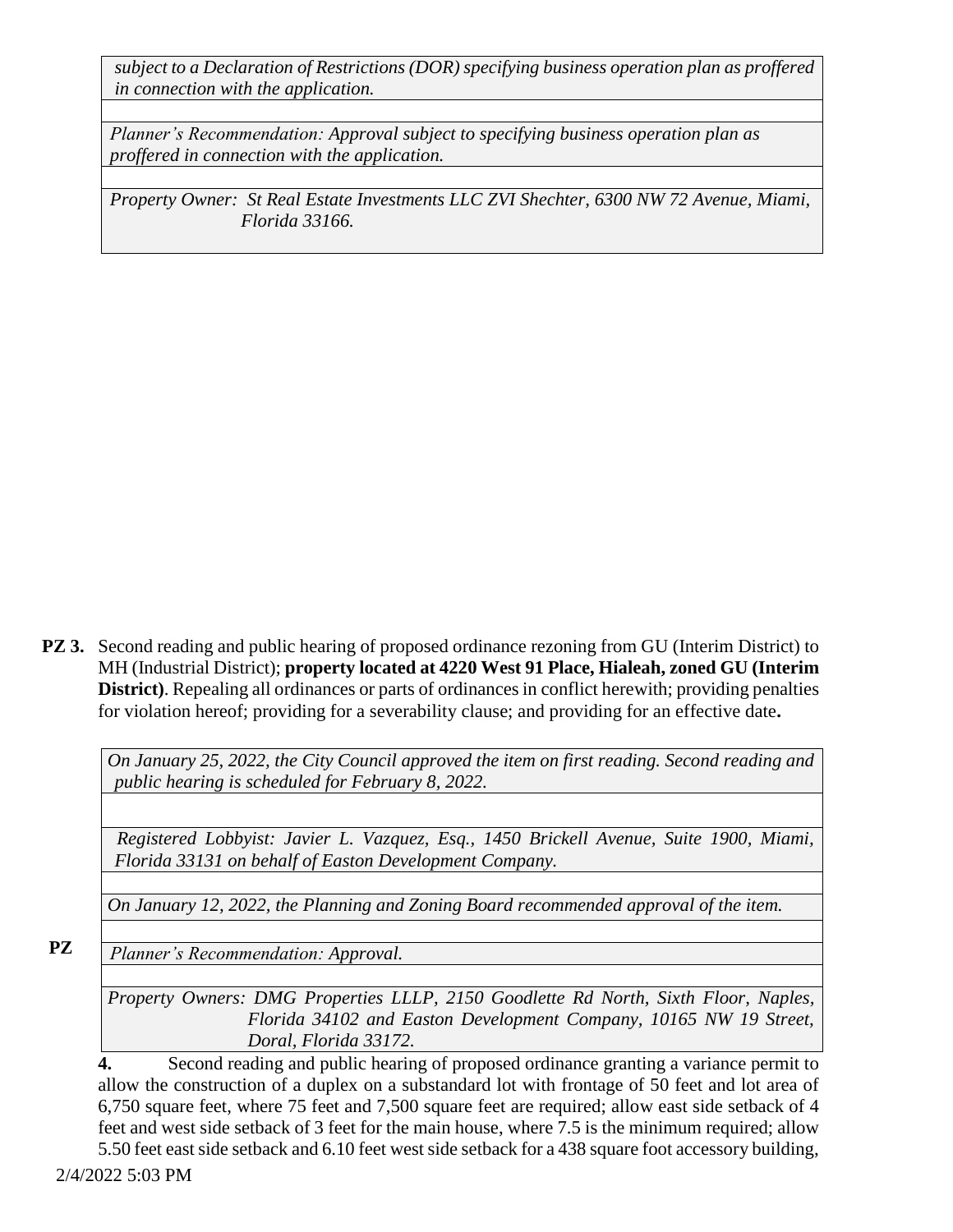where 7.5 feet is the minimum required; and allow 38% lot coverage, where 30% is the maximum allowed, all contra to Hialeah Code of Ordinances §§ 98-544, 98-546, 98-547(a) and 98- 2056(b)(2). **Property located at 359-361 East 13 Street, Hialeah zoned R-2 (One-and Two-Family Residential District)**. Repealing all ordinances or parts of ordinances in conflict herewith; providing penalties for violation hereof; providing for a severability clause; and providing for an effective date.

*On January 25, 2022, the City Council approved the item on first reading. Second reading and public hearing is scheduled for February 8, 2022.*

*On January 12, 2022, the Planning and Zoning Board recommended approval of the item subject to completing the legalization process within 180 days and immediately vacating the accessory building.*

*Planner's Recommendation: Approve with conditions.* 

*Property Owner: Maria C. Valdes, 2420 SW 102 Place, Miami, Florida 33165.*

**PZ 5.** Second reading and public hearing of proposed ordinance granting a variance permit to allow 6 parking spaces, where 11 parking spaces are required and variance to allow a waiver of minimum landscape requirements, allowing 2 feet landscape buffer, where 7 feet are required; and allowing for the mitigation of two trees pursuant to Hialeah Code of Ordinances § 98-2233, by paying for two trees to be planted elsewhere in the City, all contra to Hialeah Code of Ordinances § 98- 2189(7) and City of Hialeah Landscape Manual, updated July 9, 2015, ¶ (D)(7). **Property located at 223 West 27 Street, Hialeah, zoned M-1 (Industrial District).** Repealing all ordinances or parts of ordinances in conflict herewith; providing penalties for violation hereof; providing for a severability clause; and providing for an effective date.

*On January 25, 2022, the City Council approved the item on first reading. Second reading and public hearing is scheduled for February 8, 2022.*

*On January 12, 2022, the Planning and Zoning Board recommended approval of the item with the condition that the proffered improvements are built within 90 days, and subject to the proposed business hours proffered in a Declaration of Restrictive Covenants.*

**PZ 6.** 

*Planner's Recommendation: Approve with conditions.* 

*Property Owners: Orlando & Magaly Carballosa, 875 West 30 Street, Hialeah, Florida 33012.*

Second reading and public hearing of proposed ordinance granting a variance permit to allow the construction of a single-family home on the east side of the property (Lot 29), a substandard lot, having a frontage of 40 feet and a total lot area of 5,440 square feet, where 75 feet and 7,500 square feet are required; contra to Hialeah Code of Ordinances § 98-499. **Property located at 707 East 32 Street, Lot 29, Hialeah, zoned R-1 (One-Family District).** Repealing all ordinances or parts of ordinances in conflict herewith; providing penalties for violation hereof; providing for a severability clause; and providing for an effective date.

*On January 25, 2022, the City Council approved the item on first reading. Second reading and*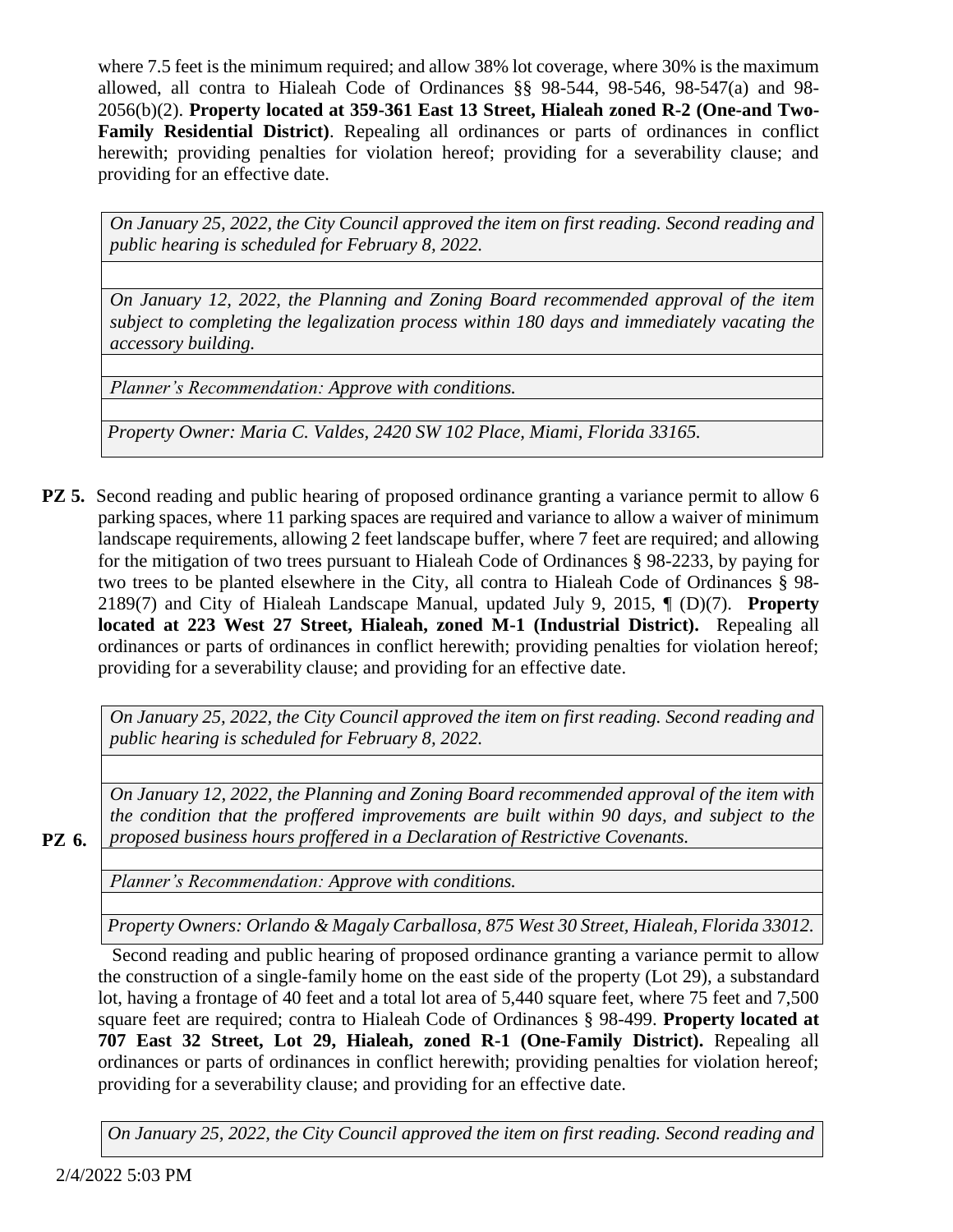*public hearing is scheduled for February 8, 2022.*

*Registered Lobbyist: Ceasar Mestre, Esq., 8105 NW 155 Street, Miami Lakes, Florida 33016 on behalf of American Providers Inc.*

*On January 12, 2022, the Planning and Zoning Board recommended approval of the item.*

*Planner's Recommendation: Approval.*

*Property Owners: American Providers Inc. and Amelia Linares, 2000 NW 89 Place, Miami, Florida 33172.*

**PZ 7.** Second reading and public hearing of proposed ordinance granting a variance permit to allow the construction of a single-family home on the west side of the property (Lot 30), a substandard lot, having a frontage of 51 feet and a total lot area of 6,937.02 square feet, where 75 feet and 7,500 square feet are required; all contra to Hialeah Code of Ordinances § 98-499. **Property located at 701 East 32 Street, Hialeah, zoned R-1 (One-Family District)**. Repealing all ordinances or parts of ordinances in conflict herewith; providing penalties for violation hereof; providing for a severability clause; and providing for an effective date.

*On January 25, 2022, the City Council approved the item on first reading. Second reading and public hearing was scheduled for February 8, 2022.*

*Registered Lobbyist: Ceasar Mestre, Esq., 8105 NW 155 Street, Miami Lakes, Florida 33016 on behalf of American Providers Inc.*

*On January 12, 2022, the Planning and Zoning Board recommended approval of the item.*

*Planner's Recommendation: Approval.*

*Property Owner: American Providers Inc. and Amelia Linares, 2000 NW 89 Place, Miami, Florida 33172.*

**PZ 8.** Second reading and public hearing of proposed ordinance granting a Conditional Use Permit (CUP) pursuant to Hialeah Code of Ordinances § 98-181 to allow a 96-student K-5 grade school in conjunction with an existing 78-student daycare with a total of 9 staff members; and allow 126 parking spaces, where 186 parking spaces are required; contra to Hialeah Code of Ordinances § 98-2189(9). **Property located at 5916 West 16 Avenue, Hialeah, zoned C-2 (Liberal Retail Commercial District).** Repealing all ordinances or parts of ordinances in conflict herewith; providing penalties for violation hereof; providing for a severability clause; and providing for an effective date.

#### **POSTPONED UNTIL FEBRUARY 22, 2022.**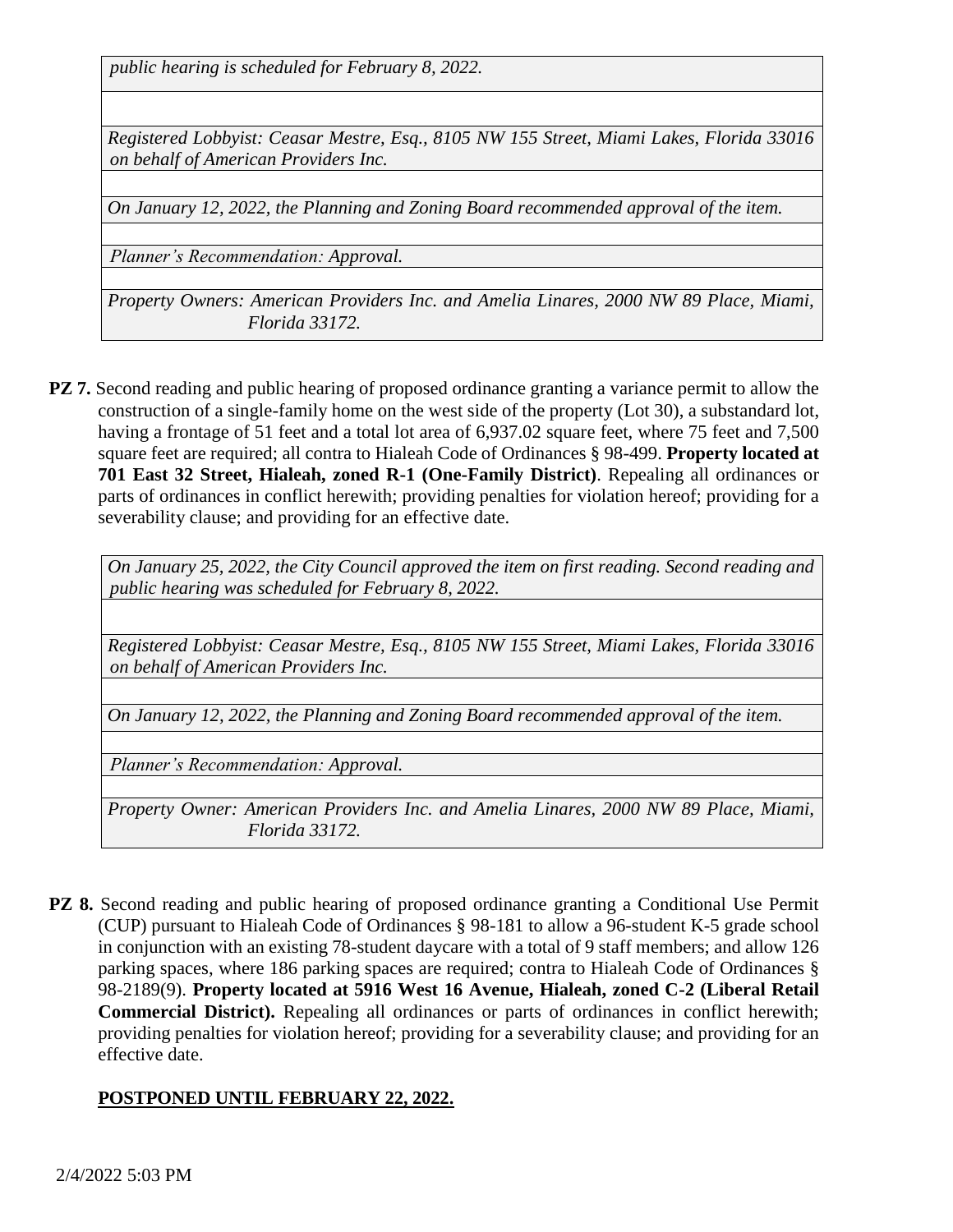*The item was postponed until February 22, 2022 per the applicants request.* 

*On January 25, 2022, the City Council approved the item on first reading. Second reading and public hearing was scheduled for February 8, 2022.*

*Registered Lobbyist: Ceasar Mestre, Esq., 8105 NW 155 Street, Miami Lakes, Florida 33016 on behalf of New Aladdin Learning Center Inc.* 

*On January 12, 2022, the Planning and Zoning Board recommended approval of the item.*

*Planner's Recommendation: Approval.*

*Property Owner: Malecon Plaza Inc., Nilo Ventura Sr. and Hector Ventura, 2087 West 76 Street, Hialeah, Florida 33016.*

**PZ 9.** Second reading and public hearing of proposed ordinance granting a Special Use Permit (SUP) pursuant to Hialeah Code of Ordinances § 98-161 and allow the expansion of the Neighborhood Business District Overlay pursuant to Hialeah Code of Ordinances 98-1630.8; and allow a variance permit to allow only residential uses, where mixed use is required; allow residential use on the ground floor, where residential use is allowed above ground floor level; allow all residential units with area ranging from 505 square feet to 517 square feet, where 850 square feet is the minimum required and only 10% of the units may have an area of 600 square feet; allow street side setback of 19.58 feet, where 10 feet built to line are required; allow 1.83 feet side setback where 15 feet are required; allow 10 parking spaces, where 21 parking spaces are required; allow 19.58% pervious area, where 30% is the minimum required; all contra to Hialeah Code of Ordinances §§ 98-1630.1, 98-1630.2, 98-1630.3(e)(1), 98-1630.3(e)(2), 98-2189(16)a. and 98-2056(b)(1). **Property located at 444 West 17 Street, Hialeah, zoned R-3-2 (Multi-Family District).** Repealing all ordinances or parts of ordinances in conflict herewith; providing penalties for violation hereof; providing for a severability clause; and providing for an effective date.

*On January 25, 2022, the City Council approved the item on first reading. Second reading and public hearing was scheduled for February 8, 2022.*

*Registered Lobbyist: Hugo P. Arza, Esq., and Alejandro J. Arias, Esq., Holland and Knight LLP, 701 Brickell Avenue, Suite 3300, Miami, Florida 33131, on behalf of, Prestige Builders Construction Management, LLC.* 

*On January 12, 2022, the Planning and Zoning Board recommended approval of the item subject to a parking management plan and reconstruction of sidewalk, curb and gutters along West 17th Street between West 4th Lane and West 4th Avenue.*

*Planner's Recommendation: Approval subject to a parking management plan.*

*Property Owner: Gilberto Aguila, 444 West 17 Street, Hialeah, Florida 33131.*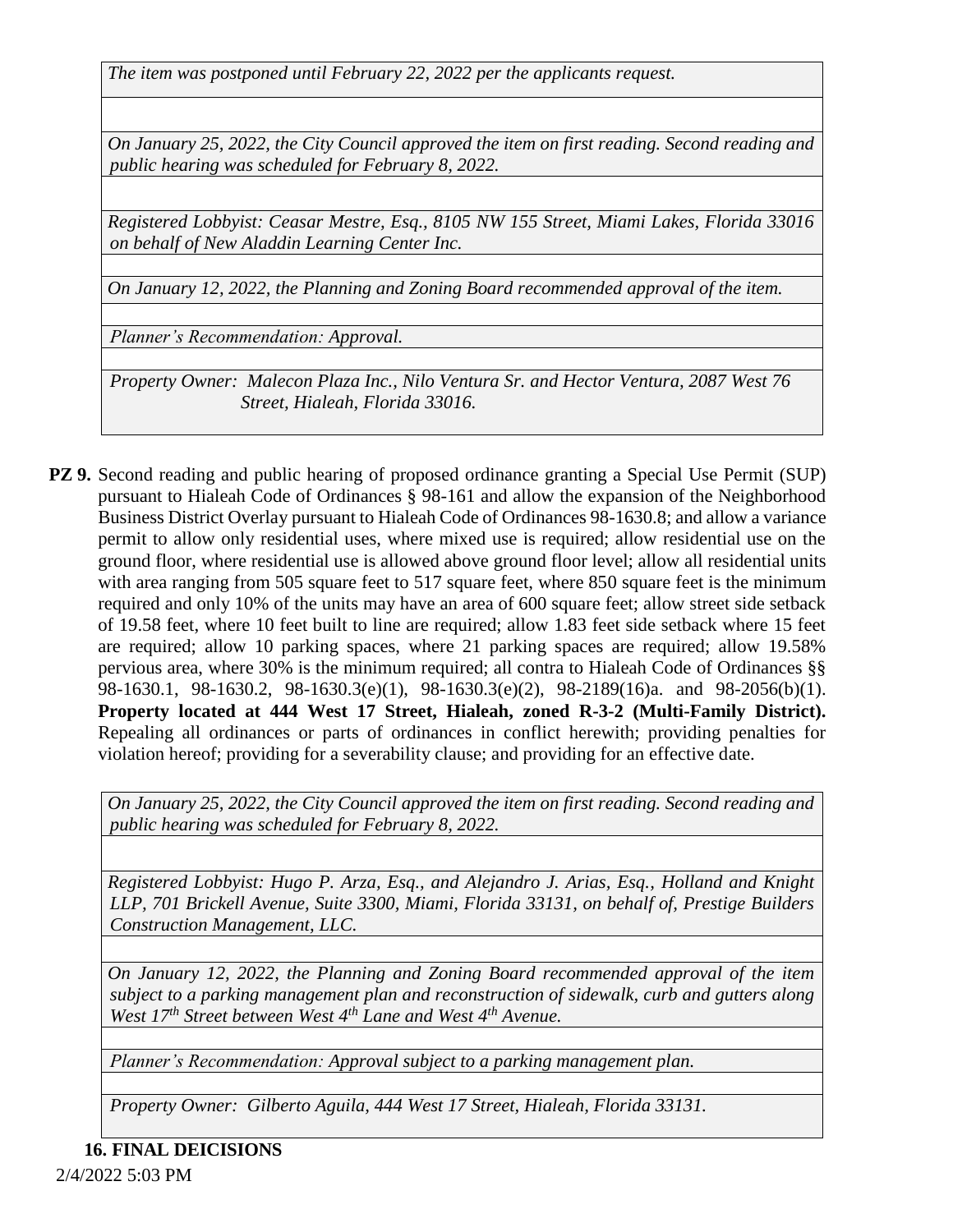**FD 1.** Proposed resolution approving the Final Decision of the Planning and Zoning Board, **Decision No. 2022-01** that granted an adjustment on the property located at **361 West 48 Street, Hialeah, zoned R-1 (One Family District)**; and providing for an effective date.

*On January 12, 2022, the Planning and Zoning Board recommended approval of the item with the conditions that the Florida Room interior improvements (bathroom and closet) are legalized and the exterior door of said room be removed in order to eliminate the possibility of conversion into an additional living quarter, subject to the condition that the demolitions and legalizations are completed within 180 days.*

*Planner's Recommendation: Approve with conditions.* 

*Property Owner: Leanis Ruiz and Zenaida De la Caridad Ruiz, 361 West 48 Street, Hialeah, Florida 33012.*

**FD 2.** Proposed resolution approving the Final Decision of the Planning and Zoning Board, **Decision No. 2022-02** that granted an adjustment on the property located at **375 West 62 Street, Hialeah, zoned R-1 (One Family District)**; and providing for an effective date.

*On January 12, 2022, the Planning and Zoning Board recommended approval of the item with the conditions that the gazebo remain open on its four sides and the terrace remain open on three sides.*

*Planner's Recommendation: Approve with conditions.* 

*Property Owner: Jael Ortola, 375 West 62 Street, Hialeah, Florida 33012.*

**FD 3.** Proposed resolution approving the Final Decision of the Planning and Zoning Board, **Decision No. 2022-03** that granted an adjustment on the property located at **125 East 11 Street, Hialeah, zoned R-1 (One Family District)**; and providing for an effective date.

*On January 12, 2022, the Planning and Zoning Board recommended approval of the item with the condition that the proposed side door on the den is eliminated.*

*Planner's Recommendation: Approve with conditions.* 

*Property Owner: Johanna Catalina Dona, 125 East 11 Street, Hialeah, Florida 33010.*

# **17. LAND USE**

**LU 1.** First reading of proposed ordinance amending the Future Land Use Map from Residential Office District to Commercial District. **Properties located at 4915 East Palm Court, 4935 East Palm Court and 4910 East 1 Avenue And 4930 East 1 Avenue, Hialeah, Florida, zoned R-1 (One-Family District) and RO (Residential Office)**. Repealing all ordinances or parts of ordinances in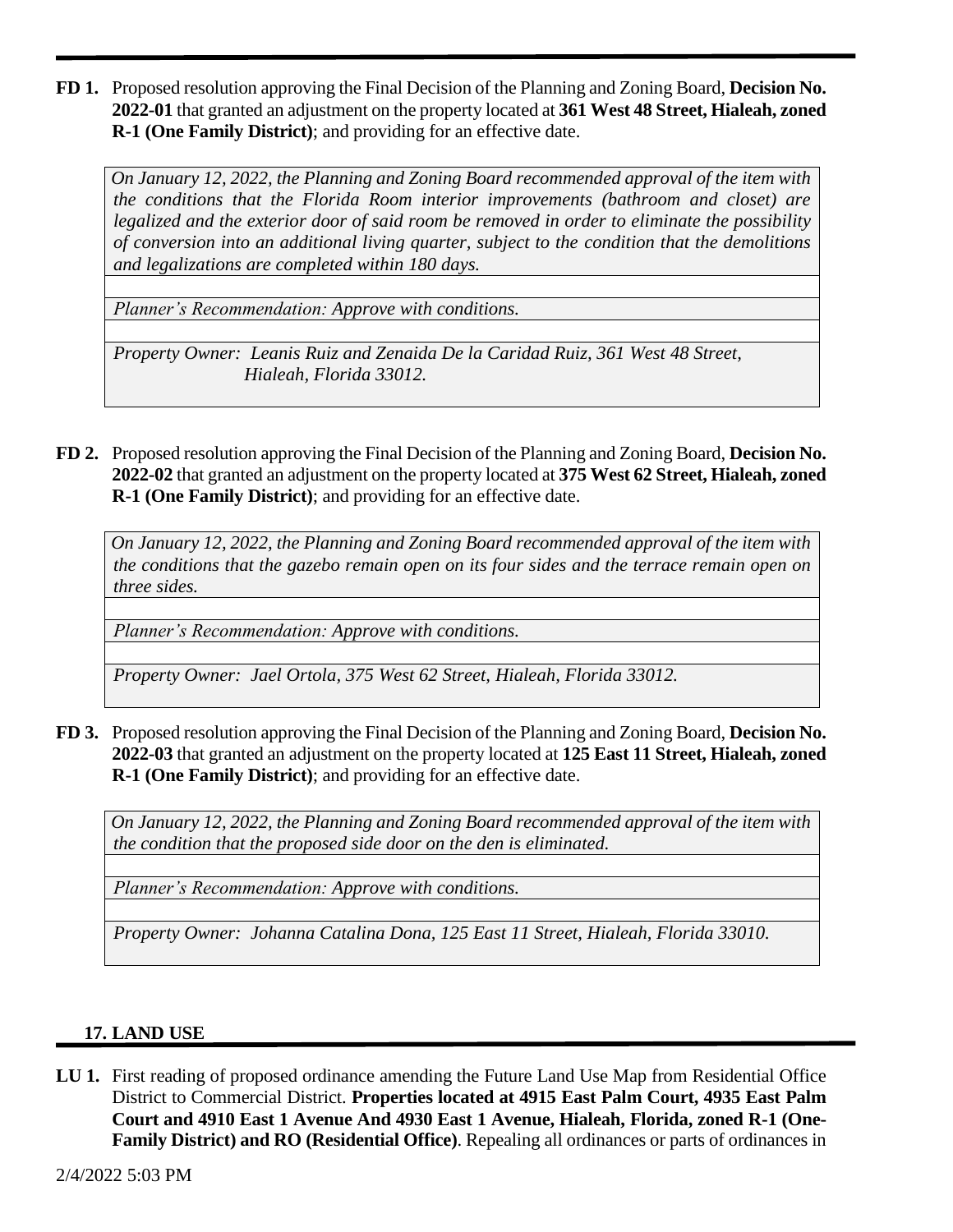conflict herewith; providing penalties for violation hereof; providing for a severability clause; and providing for an effective date.

*On January 26, 2022, the Planning and Zoning Board recommended approval of the item.*

*Planner's Recommendation: Approval.*

*Property Owner: Juan Sarol M.D., P.A., 85 East 49 Street, Hialeah, Florida 33013. Maray Rocher M.D., P.A, 87 East 49 Street, Hialeah, Florida 33013.*

**LU 2.** First reading of proposed ordinance amending the Future Land Use Map from Low Density Residential to Medium Density Residential. **Property located at 1451 West 29 Street, Hialeah, Hialeah,** zoned R-3-3 (Multiple-Family District). Repealing all ordinances or parts of ordinances in conflict herewith; providing penalties for violation hereof; providing for a severability clause; and providing for an effective date.

*Registered Lobbyist: Javier L. Vazquez, Esq., 1450 Brickell Avenue, Suite 1900, Miami, Florida 33131, on behalf of 1450 W. 29th ST LLC.*

*On January 26, 2022, the Planning and Zoning Board recommended approval of the item.*

*Planner's Recommendation: Approval.*

*Property Owner: Caparros 2011 Children's Trust, BRP1451, LLC, Arch III, LLC, and Rodriguez Family Capital Holdings, LLC, 16400 NW 59 Avenue, Miami Lakes Florida 33014.*

**LU 3.** First reading of proposed ordinance amending the Future Land Use Map from Low Density Residential to Medium Density Residential. **Property located at 541 East 22 Street, Hialeah, Hialeah,** zoned R-1 (One-Family District). Repealing all ordinances or parts of ordinances in conflict herewith; providing penalties for violation hereof; providing for a severability clause; and providing for an effective date.

*On January 26, 2022, the Planning and Zoning Board recommended approval of the item.*

*Planner's Recommendation: Approval.*

*Property Owner: Ricardo J. Hernandez and Maria Hernandez, 14431 Harris Place, Miami Lakes Florida 33014.*

**LU 4.** First reading of proposed ordinance amending the Future Land Use Map from Residential Office District to Commercial District. **Property located at 301 East 49 Street, Hialeah, Hialeah,** zoned R-1 (One-Family District). Repealing all ordinances or parts of ordinances in conflict herewith; providing penalties for violation hereof; providing for a severability clause; and providing for an effective date.